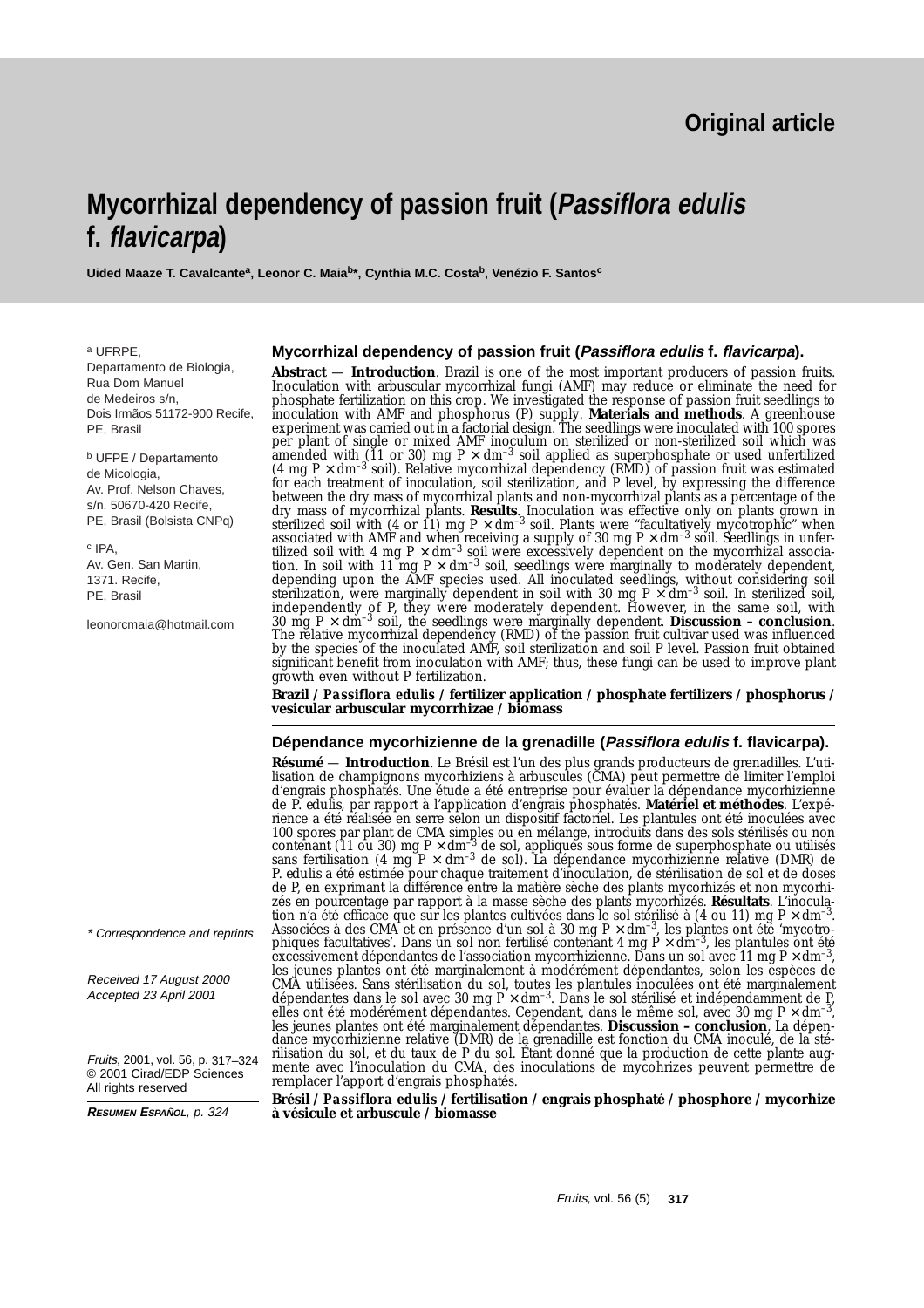## **1. Introduction**

Passion fruit (*Passiflora edulis* Sims. f. *flavicarpa* Deg.) produces fruits that are appreciated for their flavor, high nutritious value, and pharmacological applications. Brazil has been the most important producer, with small and medium farmers being responsible for implementation of this fruit crop throughout the country [1, 2]. The production of seedlings is done mainly by seeds, with the addition of a commercial sterilized substrate, mixed with cow manure and superphosphate, as recommended [2]. A possible alternative is to produce the seedlings without the use of fertilizers but with the inoculation of arbuscular mycorrhizal fungi (AMF). These obligate symbiotic microorganisms may improve the growth rate of the passion fruit plant by increasing nutrient absorption [1] by developing a mycelial net that explores and transfers mineral nutrients from soil to the host plant [3].

The inoculation of fruit trees with AMF has improved nutrition and establishment of seedlings after the field transplant and has increased the host tolerance to soil pathogens [4]. This has been well documented in tropical crops such as cassava [5], pineapple [6], banana [7] and citrus [8].

Plants vary in their mycorrhizal dependency (MD). This parameter was defined as the "degree at which the plant species depend on the mycorrhizal condition for achieving maximum growth or production at a given soil fertility level" [9]. Plant dependency on AMF is related to the genetic interaction between plant and fungus, also being affected by edaphic factors such as phosphorus (P) availability [8, 10], and other environmental conditions [11]. In general, MD decrease with increasing P concentration in the soil solution, and the final response depends on the plant species [12]. Menge *et al.* [8] defined MD numerically as the rate of dry biomass between mycorrhizal and non-mycorrhizal plants, expressed as a percentage. However, with this method, one may obtain extremely high percentage values such as 13000% for *Leptospermum scoparium* [13], 4000% for citrus and cassava, 800% for papaya, 200% for

mango and avocado [14]. Therefore Plenchette *et al*. [11] proposed the term "relative mycorrhizal dependency" (RMD). With this parameter the highest level of RMD never exceeds 100% and the lowest 0%, where 100% is for plants unable to grow without AMF and 0% when the dry matter of mycorrhizal plants does not differ from that of non-mycorrhizal plants. Applying that concept, the authors found a RMD of 99.2% for carrots, 94.0% for some legumes, 41.9% for potato and 59.2% for tomato. Based on Plenchette *et al*. [11], Habte and Manjunath [12] proposed categories of RMD varying from very highly dependent (RMD  $\geq$  75% at a soil solution P concentration of 0.02 mg  $\times$  L<sup>-1</sup> and responding significantly to inoculation at 0.2 mg  $\times$  L<sup>-1</sup>) to independent (species that are not colonized or do not respond positively to mycorrhizal inoculation). The determination of the RMD of a species indicates how much the plant is responsive to inoculation with AMF [12]. In non-fumigated soil, RMD will show how much and in which way the introduced AMF competes with the native endophytes [15].

We investigated the RMD of the passion fruit plant, identified promising AMF isolates and determined the most suitable level of soil P for establishment and success of the symbiosis between AMF and seedlings of passion fruit on sterilized and non-sterilized soil.

### **2. Materials and methods**

## **2.1. Study location**

The experiment was conducted in a greenhouse. Temperature and relative humidity, not controlled, were recorded by a digital thermohygrometer, with minimum and maximum values varying from 19.6 °C to 38.6 °C, and 33% to 90% relative humidity, respectively.

#### **2.2. Soil**

For production of AMF inoculum, and for the experiments, a Red Yellow Podzol was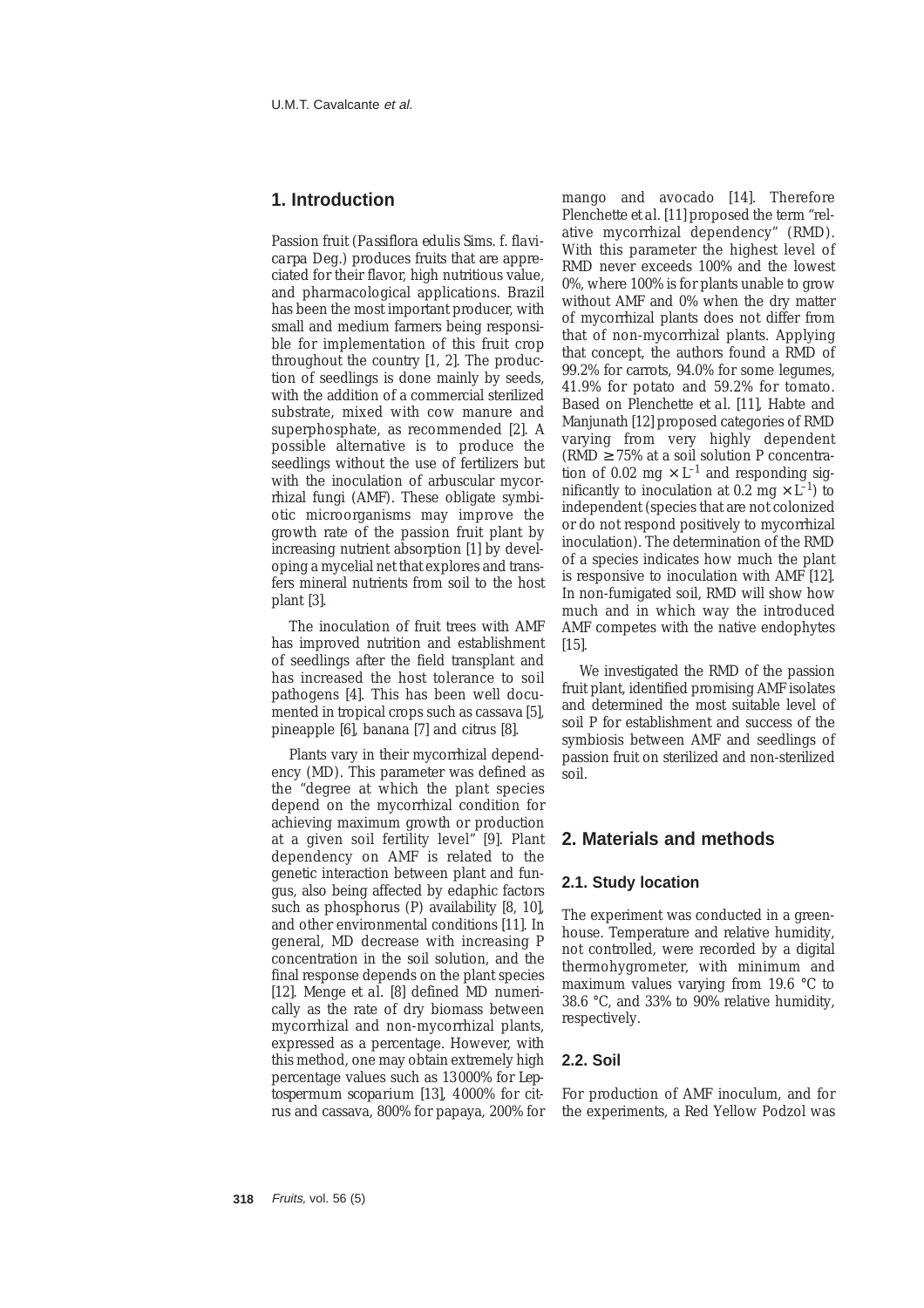used after sterilization with methyl bromide. Soil characteristics were: 4 mg of available P per dm<sup>3</sup> of soil (Mehlich method); 0.1 cmol Al, 1.9 cmol Ca, 0.7 cmol Mg, and 0.12 cmol  $K \times dm^{-3}$  soil; pH 4.0; 1.14 g N, 13.2 g C, and 22.8 g organic matter  $\times$  dm<sup>-3</sup> soil. Soil humidity was maintained at 60% of the total pore volume. Two more P levels, other than the natural soil P, were considered (11 mg and 30 mg  $P \times dm^{-3}$  soil), added as superphosphate before planting. The levels of P were based on determinations of Cavalcanti *et al*. [16] for cultivation of passion fruit.

#### **2.3. Inoculum production**

The inocula consisted of spore suspensions from isolates of *Gigaspora albida* Schenck & Smith (INVAM 927 and UFPE 01), *Gigaspora margarita* Becker & Hall (UFPE 02), *Acaulospora longula* Spain & Schenck (UFPE 06) and *Scutellospora heterogama* (Nicolson & Gerdemann) Walker & Sanders (UFPE 12), grown in association with Bahia grass (*Paspalum notatum* Flügge). Spores were extracted from soil by wet sieving [17] and sucrose centrifugation [18], washed, transferred to Petri dishes and counted under a dissecting microscope.

#### **2.4. Inoculation**

At 18 d after planting and 8 d after germination, seedlings with a single true leaf were transferred to plastic cups with 40 g of soil. Inoculated treatments received 100 spores of AMF; those with a mixture of AMF received 25 spores of each isolate, completing 100 spores per treatment. Non-inoculated treatments received 2 mL of the soil solution filtrate  $(1:100;$  soil: water;  $v/v$ ), to recover the original soil microbiota with the exception of the AMF. At 10 d after inoculation, the seedlings were transferred to plastic bags  $(11 \times 26$  cm) with 2,000 g of soil.

#### **2.5. Evaluation**

Seventy days after inoculation, shoots were separated from roots and allowed to dry. Relative mycorrhizal dependency (RMD) of

#### **Table I.**

Degrees of relative mycorrhizal dependency (RMD) of plants after inoculation of seedlings with spores of arbuscular mycorrhizal fungi.

| Species dependency | RMD value (%)                          |
|--------------------|----------------------------------------|
| Excessive          | > 75                                   |
| High               | $50 - 75$                              |
| Moderate           | $25 - 50$                              |
| Marginal           | < 25                                   |
| Independent        | No response to mycorrhizal inoculation |

passion fruit was estimated for each treatment of inoculation, soil sterilization, and P level, by expressing the difference between the dry mass of mycorrhizal plants and nonmycorrhizal plants as a percentage of dry mass of mycorrhizal plants [11]. Degrees of RMD were established using the categories proposed by Habte and Manjunath [12], modified by considering values obtained in soil with (4, 11 and 30) mg  $P \times dm^{-3}$  (*table I*). The experimental design was entirely at random with three replicates in a factorial arrangement of two soil conditions (natural or sterilized), three P levels [(4, 11 and 30) mg  $P \times dm^{-3}$  soil, and four inoculation treatments: (a) *G. albida;* (b) *S. heterogama*, (c) a mixture of AMF (*G. albida, G. margarita*, *A. longula, S. heterogama*); (d) control – non-inoculated. The seedlings were maintained in a greenhouse and pots were rearranged every 10 d to minimize possible effects of position on the bench.

Data were subjected to variance analysis using the SANEST Program [19], and means compared by Tukey's at 5% level of significance. Only polynomial regressions were considered in the interactions.

#### **3. Results**

In non-sterilized soil, the treatment of noninoculated seedlings presented 29% of root colonization, produced by the AMF native population while, in those inoculated, colonization varied from 49% to 63%. However, in the treatments performed with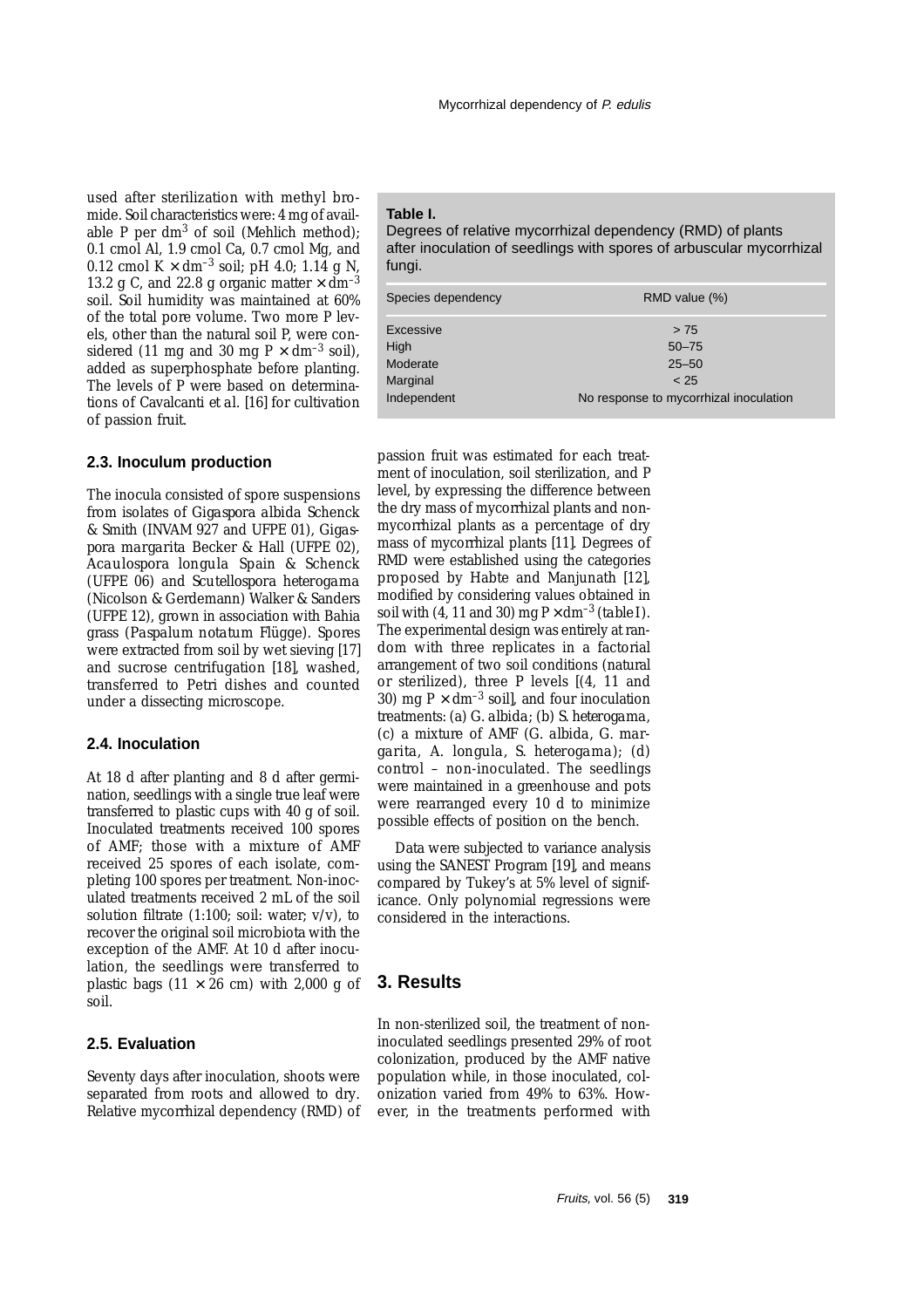sterilized soil, the rates of colonization were higher than those found in non-sterilized soil (control and inoculated treatments). These results indicate that the native population was not able to colonize the plants as much as the introduced AMF isolates [20].

At the end of the experiments, the spore density of the AMF native population in non-sterilized and non-inoculated soil was 0.57 spores  $\times$  g<sup>-1</sup> soil, which did not significantly differ from the inoculated treatments. However, in sterilized soil, spore density varied from (2.9 to 4.7) spores  $\times$  g<sup>-1</sup> soil in the mycorrhizal treatments, which was significantly different from the control that presented only 0.05 spores  $\times$  g<sup>-1</sup> soil.

Significant interactions between soil and inoculation treatments on the shoot biomass of passion fruit were registered. Shoot biomass of both control and inoculated plants, was higher in fumigated soils than in non-fumigated soils. All inoculated plants presented higher biomass than the controls when in sterilized soils; however, there were no differences between treatments in non-sterile soils (*table II*).

The analysis of variance showed interaction between AMF inoculum and P level on

#### **Table II.**

Effect of soil fumigation and inoculation with arbuscular mycorrhizal fungi (AMF) on shoot biomass of passion fruit, 70 d after inoculation. For all the inoculation treatments, significant different results  $(P < 0.05)$  were obtained when sterilized or non-sterilized soils were used.

| Inoculation treatment                                                                                    | Shoot biomass (q)                                                                          |                                                                                |  |  |  |  |
|----------------------------------------------------------------------------------------------------------|--------------------------------------------------------------------------------------------|--------------------------------------------------------------------------------|--|--|--|--|
|                                                                                                          | in sterilized soil                                                                         | in non-sterilized soil                                                         |  |  |  |  |
| Uninoculated<br>Gigaspora albida<br>Scutellospora heterogama<br>AMF mixture <sup>1</sup><br>Significance | $3.88 \pm 1.07$ c<br>$6.54 \pm 0.48$ a<br>$5.58 \pm 0.44$ b<br>$6.43 \pm 0.53$ ab<br>$***$ | $2.60 \pm 0.59$<br>$2.69 \pm 0.58$<br>$2.85 \pm 0.61$<br>$3.14 \pm 0.67$<br>ns |  |  |  |  |

\*\* Values statistically different  $(P < 0.05)$ ; means with a different letter (a, b or c) are significantly different.

ns: not significant differences.

<sup>1</sup> AMF mixture = mixture of G. albida, G. margarita, Acaulospora longula, S. heterogama.

shoot biomass of passion fruit. There was a quadratic regression for treatments with inoculation. A maximum peak appeared at 24 mg P  $\times$  dm<sup>-3</sup> soil, after which the biomass did not increase in plants associated with *G. albida* and *S. heterogama* (*figure 1*).

Independent of the AMF species inoculated, passion fruit was considered extremely dependent of the mycorrhizal association when it was maintained in sterilized soil with a natural P concentration of 4 mg P  $\times$  dm<sup>-3</sup> soil. It was moderately dependent when it was associated with any of the AMF and cultivated in sterilized soil with 11 mg  $P \times dm^{-3}$  soil or in non-sterilized soil with 4 mg  $P \times dm^{-3}$  soil. However, in the other treatments, it was only marginally dependent on the AMF (*table III*).

## **4. Discussion**

This study demonstrated that passion fruit plants grown in an unfertilized (4 mg P  $\times$  dm<sup>-3</sup> soil) and non-sterilized soil were highly dependent on the mycorrhizal association with *G. albida*, *S. heterogama*, or mixed inoculum. Plants fertilized with 30 mg P  $\times$  dm<sup>-3</sup> soil did not benefit from the inoculation but gained from the phosphate fertilization. The results suggest that the association with AMF, on soils with low or medium P values, favored the growth of passion fruit, despite the lack of specificity between the host and the symbiotic species [15]. The efficiency of this symbiotic association is under a genetic control and is affected by fungus and plant species, besides being dependent on environmental conditions [7]. Menge *et al.* [8] cited, among others, root hairs, root geometry, plant growth rates and phosphate transport and utilization, all of which influence P absorption and, consequently, mycorrhizal dependency. Many researchers have shown benefits of inoculations with AMF on fruit crops such as banana [7, 21, 22], plum and apple [23], citrus [24–26] and papaya [27]. In general, these effects are higher when the soil used for cropping is P deficient.

In this study, there was no growth response to AMF inoculations when the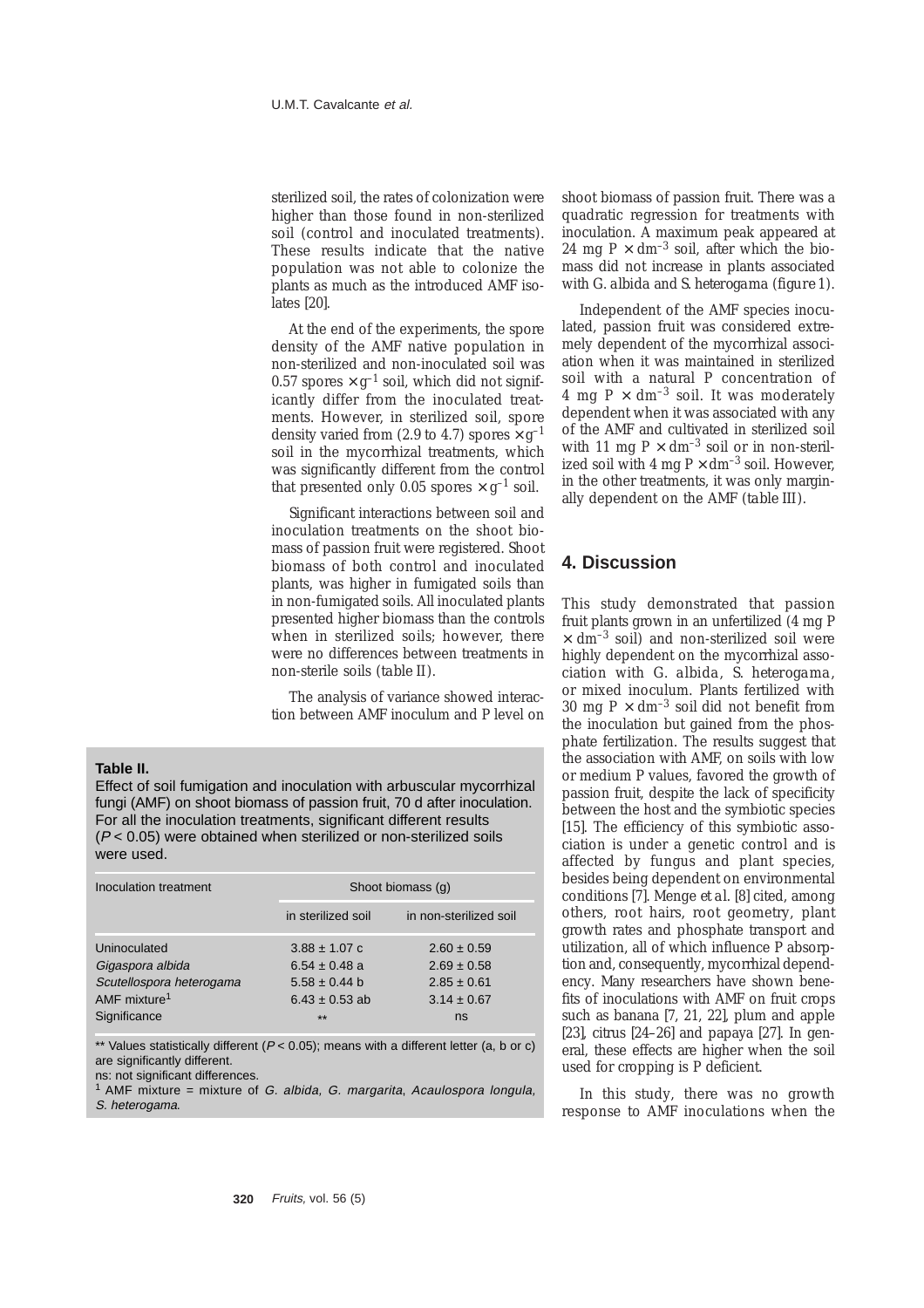plants were grown in natural, non-sterilized soil. It is possible that competition with the indigenous soil microorganisms has adversely affected the survival, growth and/or effectiveness of the introduced AMF. Soil sterilization was necessary to get a positive growth response from AMF inoculations with *G. albida* or *S. heterogama*, as single or mixed inoculum. However, working with *Passiflora ligularis* L., Rodrigues *et al.* [28] found that soil disinfection had a negative effect on plant growth and efficiency of uptake of P fertilizer. In that case, it seems that pasteurization has eliminated the native but effective mycorrhizal fungi in the soil. On the other hand, the effects of fumigants upon mycorrhizal fungi, which are consistent for many plant species, could be attributed to the toxic effects of the chemicals. Methyl bromide was shown to reduce the root colonization and/or the spore development [29].

Pitcher *et al.* [30] found that mycorrhizal infections are more vigorous and abundant in fumigated or sterilized soil than in nonsterilized soil. Most soil fumigants stimulate crop growth primarily because of the elimination of soilborne pathogens [29] which may also benefit the AMF. Fumigations reduce hyperparasites, predators and competing plant parasites, thereby encouraging rapid dissemination of mycorrhizal fungi.

Kleinschmidt and Gerdemann [31] observed that methyl bromide induced



citrus stunting; however, the application of phosphate or inoculation with AMF eliminated this problem. These authors have also proved that stunted nonmycorrhizal seedlings were P, Zn, and Cu deficient, while mycorrhizal inoculation enabled seedlings to absorb adequate amounts of these nutrients and showed that methyl bromide induced stunting of citrus by killing the mycorrhizal fungi. Conversely, a decrease in the availability of soil elements after fumigation is not the cause of the stunting problem, since there are reports

#### **Figure 1.**

Effect of arbuscular mycorrhizal fungi (AMF) inoculum and soil P levels on shoot biomass of passion fruit, independently of soil sterilization, 70 d after inoculation. The curves were modeled according to the regression analysis and necessary points were inserted.  $(AMF \text{ mixture} = mixture$ of G. albida, G. margarita, Acaulospora longula, S. heterogama).

#### **Table III.**

Mycorrhizal dependency (%) of passion fruit evaluated 70 d after inoculation with arbuscular mycorrhizal fungi (AMF), as affected by soil sterilization and phosphorus (P) addition.

| <b>AMF</b> treatment                                                     | Doses of P (mg $\times$ dm <sup>-3</sup> of soil) |                         |                       |  |                         |                        |                        |  |
|--------------------------------------------------------------------------|---------------------------------------------------|-------------------------|-----------------------|--|-------------------------|------------------------|------------------------|--|
|                                                                          | in sterilized soil                                |                         |                       |  | in non-sterilized soil  |                        |                        |  |
|                                                                          | 4                                                 | 11                      | 30                    |  | 4                       | 11                     | 30                     |  |
| Gigaspora albida<br>Scutellospora heterogama<br>AMF mixture <sup>1</sup> | 88.46<br>86.61<br>87.69                           | 46.26<br>40.32<br>48.67 | 7.48<br>14.50<br>3.25 |  | 38.46<br>45.76<br>38.46 | 7.26<br>11.81<br>10.00 | 7.99<br>19.83<br>20.66 |  |

 $1$  AMF mixture = mixture of G. albida, G. margarita, Acaulospora longula, S. heterogama.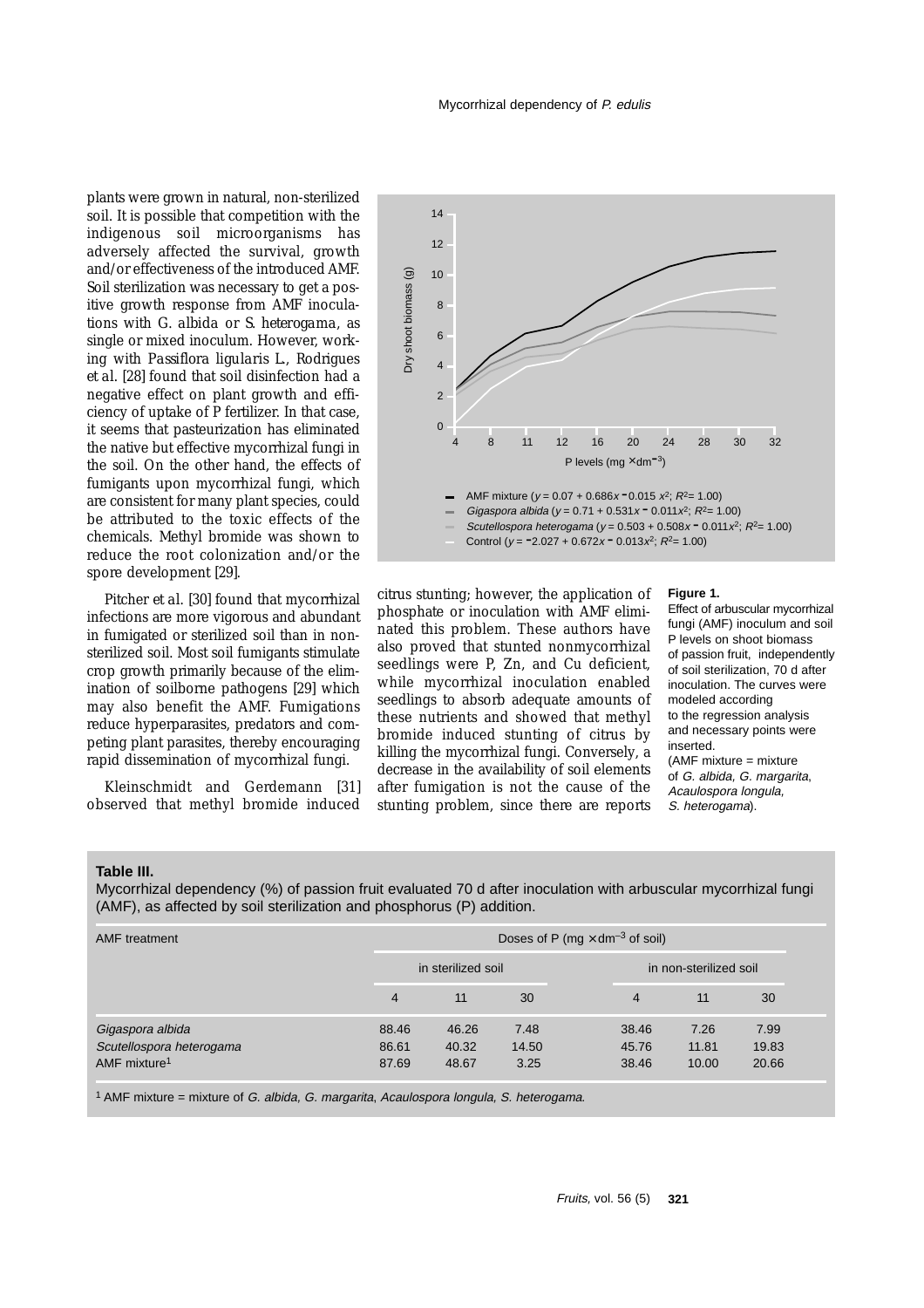showing that availability of most soil nutrients is not changed by soil fumigations [29].

Mycorrhizal dependency varies with plant species [14] as well as with the soil nutritional regimes [8]. Kleinschmidt and Gerdemann [31] suggested that citruses are highly AMF dependent. The RMD of passion fruit was influenced by the AMF species, soil conditions (sterilized or nonsterilized) and P supply (*table III*).

Without mycorrhiza, passion fruit plants showed better growth when supplied with medium to high phosphate level (11 and 30 mg P  $\times$  dm<sup>-3</sup> soil). The ability to grow under diverse levels of mineral availability without AMF differs between plants [32] and those that survive with or without the symbioses are considered to be mycotrophic facultative. Passion fruit can be included in this category since it grew well in both situations, whether in association with AMF or fertilized with P. Francis and Read [33] considered that classification of mycorrhizal dependency of plants based on vegetative responses during a short period of time is inappropriate and suggested a review of the terms "facultative" or "obligate mycorrhization", especially if this is to be extended from greenhouse experiments to field situations. However, these terms are useful for characterizing the need for AMF inoculation for each crop.

Considering the classification of RMD [12], passion fruit is highly dependent on mycorrhiza when grown in sterilized soil with low P levels. The degree of RMD of this fruit crop decreased with increasing P levels, as was also observed by Menge *et al.* [8] and Rheinheimer *et al.* [10].

In the present study, passion fruit did not respond to inoculation in non-sterilized soils and, thus, it did not show any mycorrhizal dependency. The native soil microbiota may have affected symbiotic efficiency, acting directly on the external mycelium and competing with the AMF for nutrients, including phosphates [34]. There is also the possibility of formation of complex interactions, such as those with an antagonistic effect [35].

## **5. Conclusion**

Inoculation with 100 spores of *G. albida* and *S. heterogama*, as single species or as mixed inoculum, significantly improved the growth of passion fruit in unfertilized soils with 4 mg  $P \times dm^{-3}$  soil. Thus, phosphate fertilization in seedling production may be replaced by AMF inoculation. Furthermore, it was observed that soil sterilization enhanced the plants' response to inoculation with AMF. There was no response to AMF inoculation when non-sterilized soil was used. This study has demonstrated that passion fruit is facultatively mycotrophic, showing significant growth improvement when associated with AMF. The degree of RMD, however, depends on soil P level and on soil sterilization, as well as on the species of mycorrhizal fungi.

## **References**

- [1] Graça J.P., Machado J.P.O., Ruggiero C., Andriolo J.L., Eficiência de fungos endomicorrízicos e da bactéria Azospirillum brasiliense sobre o desenvolvimento de mudas de maracujá (Passiflora edulis f. flavicarpa), Rev. Bras. Frutic. 13 (1991) 125–130.
- [2] Ruggiero C., São José A.R., Volpe C.A., Oliveira J.C., Durigan J.F., Baumgartner J.G., Silva J.R., Nakamura K., Ferreira M.E., Kavati R., Pereira V.P., Maracujá para exportação: aspectos técnicos da produção, Ministério da Agricultura e do Abastecimento, Secretaria de Desenvolvimento Rural, Brasília, Brasil, Embrapa-Spi, Publicações Técnicas Frupex, 19, 1996, 64 p.
- [3] Bago B., Azcón-Aguilar A., Goulet A., Piché Y., Branched absorbing structures (BAS): a feature of the extraradical mycelium of symbiotic arbuscular mycorrhizal fungi, New Phytol. 139 (1988) 375–388.
- [4] Smith S.E., Read D.J., Mycorrhizal symbiosis, 2nd ed., Academic Press, San Diego, USA, 1997, 605 p.
- [5] Sieverding E., Vesicular-arbuscular mycorrhiza management in tropical agrosystems, Deutsche Gesellschaft für Teschnische Zusammenarbeit, Eschborn, Germany, 1991, 371 p.
- [6] Barbosa Matos R.M., Ribeiro Silva E.M., Effect of inoculation by arbuscular mycorrhizal fungi on the growth of micropropagated pineapple plants, Fruits 51 (1996) 115–119.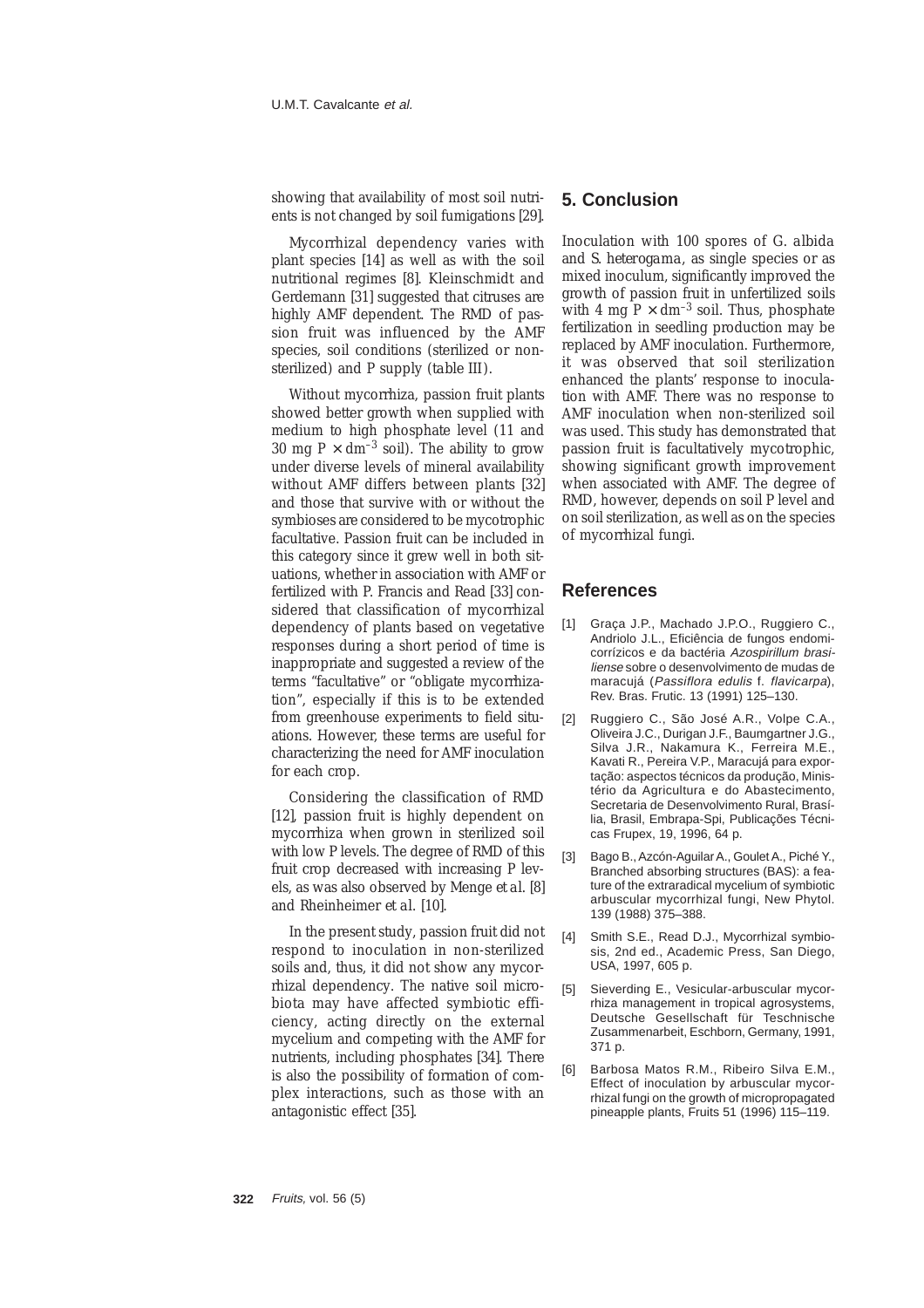- [7] Declerck S., Plenchette C., Strullu D.G., Mycorrhizal dependency of banana (Musa acuminata, grupo AAA) cultivar, Plant Soil 176 (1995) 183–187.
- [8] Menge J.A., Johnson E.L.V., Platt R.G., Mycorrhizal dependency of several citrus cultivars under three nutrient regimes, New Phytol. 81 (1978) 553–559.
- [9] Gerdemann J.W., Vesicular-arbuscular mycorrhizae, in: Torrey J.G., Clarkson D.T. (Eds.), The development and function of roots, Academic Press, New York, USA, 1975.
- [10] Rheinheimer D.S., Ernani P.R., Santos J.C.P., Kaminski J., Krunvald L., Influência da micorriza no crescimento do Ttrifolium riograndense e na predição da absorção de fósforo por um modelo mecanístico, Rev. Bras. Ci. Solo 21 (1997) 191–197.
- [11] Plenchette C., Fortin J.Á., Furlan V., Growth responses of several plant species to mycorrhizae in a soil of moderate P-fertility. I. Mycorrhizal dependency under field conditions, Plant Soil 70 (1983) 199–209.
- [12] Habte M., Manjunath A., Categories of vesicular-arbuscular mycorrhizal dependency of host species, Mycorrhiza 1 (1991) 3–12.
- [13] Hall I.R., Endomycorrhizas of Metrosideros umbellata and Weinmannia racemosa, New Zeal. J. Bot. 13 (1975) 463–468.
- [14] Siqueira J.O., Franco A.A., Biotecnologia do solo: fundamentos e perspectivas, Mec / Abeas, Esal / Faepe, Brasília, Brasil, 1988.
- [15] Bagyaraj D.J., Use of VA mycorrhizal in practical agriculture, in: Reunião brasileira sobre micorrizas, 4, Embrapa-CNPBS / UFRRJ, Mendes, Brasil, 1991.
- [16] Cavalcanti F.J.A., Santos J.C.P., Pereira J.R., Leite J.P., Silva M.C.L., Freire F.J., Silva D.J., Sousa A.R., Messias A.S., Faria C.M.B., Burgos N., Lima Júnior M.A., Gomes R.V., Cavalcanti A.C., Lima J.F.W.F., Recomendações de adubação para o Estado de Pernambuco (2ª aproximação), 2 ed., Ipa, Recife, Brasil, 1998.
- [17] Gerdemann J.W., Nicolson T.H., Spores of mycorrhizal endogone species extracted from soil by wet sieving and decanting, Trans. Brit. Mycol. Soc. 46 (1963) 235–244.
- [18] Jenkins W.R., A rapid centrifugal-floatation technique for separating nematodes from soil, Plant Dis. Rep. 48 (1964) 692.
- [19] Zonta E.P., Machado A.A., Silveira Júnior P., Sistema de análise estatística para microcomputadores (SANEST), Departamento de Matemática e Estatística, Pelotas, Brasil, 1984.
- [20] Cavalcante U.M.T., Efeitos da associação de fungos micorrízicos arbusculares com o maracujazeitro amarelo (Passiflora edulis Sims. f. flavicarpa Deg.), Ph.D. dissertation, Univ. Fed. Pernambuco, Recife, Brasil, 1999, 132 p.
- [21] Jaizme-Vega M.C., Tenoury P., Pinochet J., Jaumot M., Interactions between the root knot nematode Meloidogyne incognita and Glomus mosseae in banana, Plant Soil 196 (1997) 27–35.
- [22] Yano-Melo A.M., Lima-Filho J.M., Maia L.C., Saggin Júnior O.J., Melo N.F., Effect of arbuscular mycorrhizal fungi on the acclimatization of micropropagated banana plantlets, Mycorrhiza 9 (1999) 119–123.
- [23] Fortuna P., Citernesi A.S., Morini S., Vitagliano C., Giovanetti M., Influence of arbuscular mycorrhizae and phosphate fertilization on shoot apical growth of micropropagated apple and plum rootstocks, Tree Physiol. 16 (1996) 757–763.
- [24] Oliveira A.A.R., Weber O.B., Silva A.C.G.M., Micorrização e crescimento de porta-enxertos de citros em função de inóculos micorrízicos-arbusculares, Pesq. Agropec. Bras. 27 (1992) 1049–1056.
- [25] Cardoso E.J.B.N., Lambais M.R., Efeito de aldicarb e fosetil-al no desenvolvimento e na colonização micorrízica de tangerina 'Cleópatra', Rev. Bras. Ci. Solo 17 (1993) 179–184.
- [26] Souza P.V.D., Berjon M.A., Orenga V.A., Fonfria M.A., Desenvolvimento do citrange 'Troyer' infectado com fungo micorrízico, em dois substratos de cultivo, Pesq. Agropec. Bras. 32 (1997) 1039–1045.
- [27] Weber O.B., Amorim S.M.C., Adubação fosfática e inoculação de fungos micorrízicos vesicular arbusculares em mamoeiro 'Solo', Rev. Bras. Ci. Solo 18 (1994) 187–191.
- [28] Rodrigues G.A.M., Hurtado M., Prager M.S., Inoculacion de granadilla Passiflora ligularis L., Acta Agron. 45 (1995) 89–98.
- [29] Menge J.A., Effect of soil fumigants and fungicides on vesicular-arbuscular fungi, Phytopathology 72 (1982) 1125–1132.
- [30] Pitcher R.S., Way D.W., Savory B.M., Specific replant diseases of apple and cherry and their control by soil fumigation, J. Hortic. Sci. 41 (1966) 379–396.